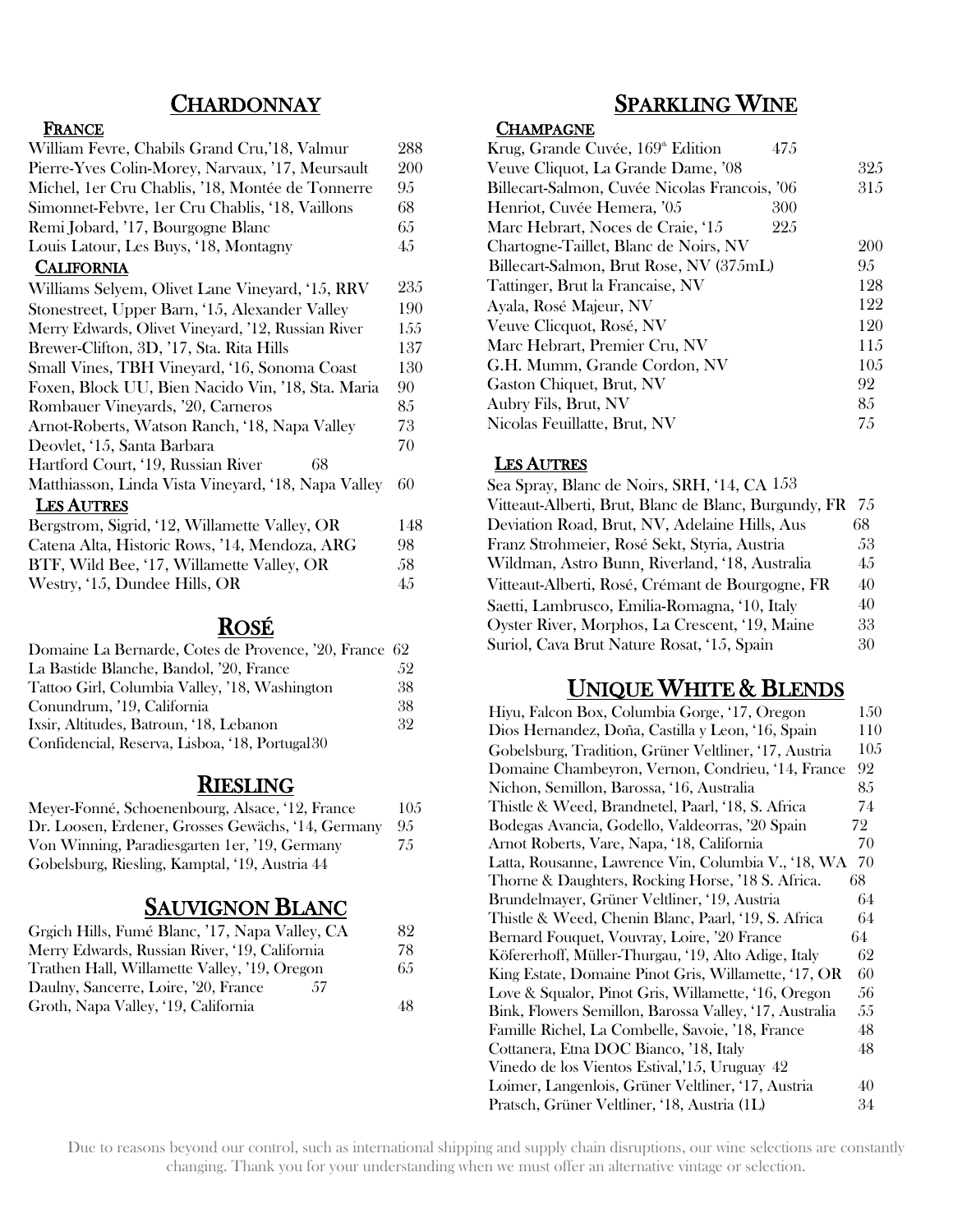# **PINOT NOIR**<br>FRANCE

| Christian Clerget, Grand Cru, '12, Echezeaux     | 395 |
|--------------------------------------------------|-----|
| Vincent Girardin, 1er Les Epenots, '17, Pommard  | 185 |
| Mongeard, 1er Lers Vergelesses, '19, Pernand     | 135 |
| Bouchard Pére & Fils, '17, Gevrey Chambertin     | 120 |
| Pierre Girardin, Vieilles Vignes, '18, Meursault | 72  |
| <b>CALIFORNIA</b>                                |     |
| Wayfarer, Golden Mean, '13, Sonoma County        | 200 |
| Failla, Hirsch Vineyard, '17, Sonoma Coast       | 186 |
| Wayfarer, Wayfarer Vineyard, '14, Sonoma         | 180 |
| Patz & Hall, '17, Sonoma Coast                   | 125 |
| Arnot-Roberts, Coastlands, '17, Sonoma           | 110 |
| Goldeneye, '19, Anderson Valley                  | 105 |
| Twomey, '19, Russian River Valley<br>95          |     |
| Hartford Court, Land's Edge, '17, Sonoma         | 90  |
| The Withers, Oppenlander vin, '18, Mendocino     | 85  |
| <b>LES AUTRES</b>                                |     |
| Patricia Green, Mysterious, Dundee, '19, Oregon  | 200 |
| Evening Land, Anden Estate, '17, Eola-Amity      | 155 |
| Bindi, Dixon, Victoria, '16, Australia           | 120 |
| Devona, Mt Richmond Vineyard, '17, Oregon        | 110 |
| Etude, Yamhela, Yamhill-Carlton, '16, Oregon     | 105 |
| Hamilton Russell, Hemel-En-Aarde, '17, S. Africa | 92  |
| Joshua Cooper, Doug's Vin., Macedon, '17, AUS    | 85  |
| Sokol Blosser, Dundee Hills, '17, Oregon         | 85  |
| P. Green, Reserve, Willamette, '19, Oregon       | 78  |
| Trathen Hall, Antiquum, Willamette, '14, Oregon  | 75  |
| Devona, Freedom Hill, Willamette, '18, Oregon    | 68  |
| Salem Co. Eola-amity Hills, '18, Oregon          | 67  |
| Colene Clemens, Dopp Creek, Chehalem, '18, OR    | 65  |

## PROVENCE/LANGUEDOC/LOIRE

| Rostaing, Le Vassal Rouge, '17, Languedoc | 50  |
|-------------------------------------------|-----|
| Puydeval, '16, Languedoc                  | 4.5 |

| <b>RHÔNE</b>                                       |     |
|----------------------------------------------------|-----|
| Chateau de Beaucastel, '18, Châteauneuf-du-Pape    | 230 |
| Domaine Rostaing, Ampodium, '17, Côte-Rôtie        | 151 |
| Les Alexandrins, '16, Crozes-Hermitage             | 80  |
| Saint-Damien, '19, Gigondas<br>60                  |     |
| Saint-Damien, '18, Côtes du Rhône                  | .56 |
| Domaine Gallety, '17, Cotes du Vivarais            | 55  |
| Aphillanthes, Cuvee De Galets, '17, Rhone Villages | 45  |
| Perrin, Les Cornuds, '17, Vinsobres                | 49  |

## BORDEAUX

| Château Duhart-Milon, 1er Cru, '16, Pauillac   | 420  |
|------------------------------------------------|------|
| Moulin de Duhart, '18, Pauillac                | 1.50 |
| Clos La Gaffelière, Grand Cru, '18, St Emilion | 10.5 |
| Château Deyrem Valentin, '15, Margaux 92       |      |
| Château Rozier, 17, Grand Cru, St Emilion      | 87   |

# **CABERNET SAUVIGNON**<br>CALIFORNIA

| Schrader, RBS, '18, Napa Valley                    | 695  |
|----------------------------------------------------|------|
| Cardinale, '16, Napa Valley                        | 525  |
| Stag's Leap, Cask 23, '10, Napa Valley             | 425  |
| Freemark Abbey, Rutherford, '15, Napa Valley       | 315  |
| Merus, '14, Napa Valley                            | 300  |
| Beringer, Private Reserve, '15, Napa Valley        | 27.5 |
| Beaulieu, Georges de Latour, '14, Napa Valley      | 260  |
| Stag's Leap Wine Cellars, FAY, '17, Napa           | 255  |
| Silver Oak, '17, Napa Valley<br>245                |      |
| Groth, Reserve, '16, Napa Valley                   | 220  |
| Anakota, Helena Mountain, KV, '15, Sonoma          | 205  |
| Mt. Brave, Mt. Veeder, '17, Napa Valley            | 175  |
| Cakebread, '18, Napa Valley<br>160                 |      |
| Ridge, Estate, '18, Santa Cruz Mountains 115       |      |
| Jordan, Alexander Valley, '17, Sonoma              | 105  |
| Turnbull, Oakville, '18, Napa Valley               | 95   |
| Mount Veeder, '19, Napa Valley                     | 92   |
| Halter Ranch, Adelaida District, '17, Paso Robles  | 68   |
| <b>LES AUTRES</b>                                  |      |
| Bleasdale, Iron Duke, Langhorne, '12, Australia    | 110  |
| Catena Alta, Mendoza, '14, Argentina               | 95   |
| Gorman, The Bully, Columbia Valley, '17, WA        | 88   |
| Dunham, XXII, Columbia Valley, '16, WA             | 85   |
| Januik, Columbia Valley, '17, Washington           | 82   |
| Canvasback by Duckhorn, Red Mtn, '16, WA           | 78   |
| Gramercy Cellars, "Lower East," Col. Val., '16, WA | 76   |

## RED BLENDS

| Opus One, Napa Valley, '17, California          | 575 |
|-------------------------------------------------|-----|
| Nicolas Catena Zapata, Mendoza, '10, Argentina  | 212 |
| Mora Estate, Valporone, Sonoma, '13, California | 165 |
| Chalk Hill, Estate Red, Chalk Hill AVA, '17, CA | 115 |
| The Prisoner, '18, Napa Valley                  | 110 |
| Mark Ryan, Water Witch, Red Mountain, '17, WA   | 105 |
| Sleight of Hand, Archimage, Columbia, 16, WA    | 88. |
| Seven Springs, Gamay, Eola-Amity, '17, OR       | 80  |

Due to [reasons](https://www.macmillandictionary.com/us/dictionary/american/reason_1) beyond our [control,](https://www.macmillandictionary.com/us/dictionary/american/control_1) such as international shipping and supply chain disruptions, our wine selections are constantly changing. Thank you for your understanding when we must offer an alternative vintage or selection.